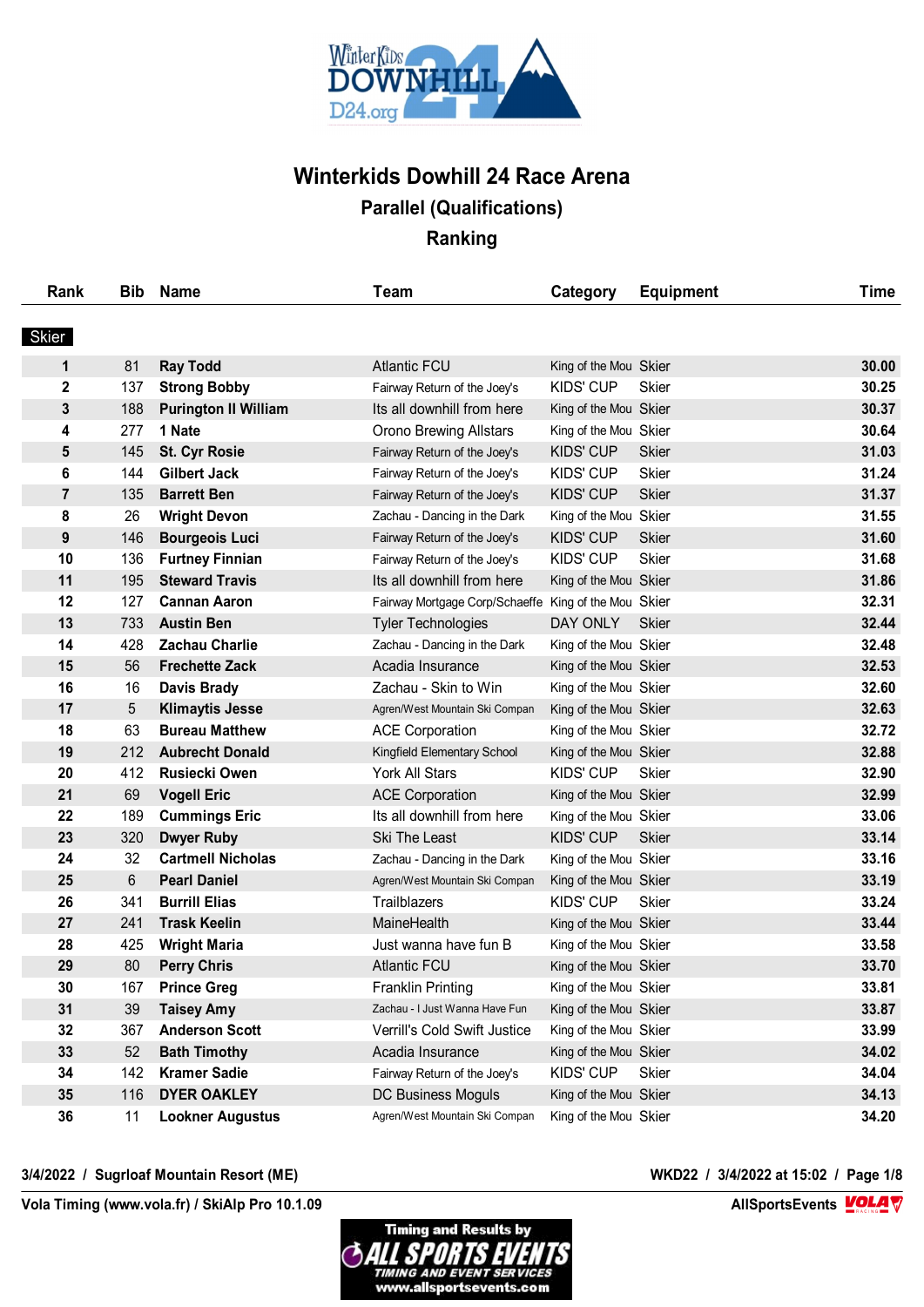

| Rank | Bib | Name                        | Team                                                 | Category              | <b>Equipment</b> | <b>Time</b> |
|------|-----|-----------------------------|------------------------------------------------------|-----------------------|------------------|-------------|
| 37   | 129 | <b>Riley Sean</b>           | Fairway Mortgage Corp/Schaeffe King of the Mou Skier |                       |                  | 34.27       |
| 38   | 138 | <b>Strong Silvi</b>         | Fairway Return of the Joey's                         | <b>KIDS' CUP</b>      | <b>Skier</b>     | 34.29       |
| 39   | 401 | <b>Creelman Chad</b>        | <b>WEXPerts Only - West</b>                          | King of the Mou Skier |                  | 34.39       |
| 40   | 143 | <b>Gilbert ALex</b>         | Fairway Return of the Joey's                         | <b>KIDS' CUP</b>      | <b>Skier</b>     | 34.40       |
| 41   | 78  | <b>Tragemann Robert</b>     | Apres All Day                                        | King of the Mou Skier |                  | 34.47       |
| 42   | 126 | <b>Chambers Brett</b>       | Fairway Mortgage Corp/Schaeffe King of the Mou Skier |                       |                  | 34.48       |
| 43   | 265 | <b>Cole Jeff</b>            | <b>Noyes Moving</b>                                  | King of the Mou Skier |                  | 34.55       |
| 44   | 9   | <b>Milliken Michael</b>     | Agren/West Mountain Ski Compan                       | King of the Mou Skier |                  | 34.57       |
| 45   | 35  | <b>Hjelm Nathan</b>         | Zachau - Dancing in the Dark                         | King of the Mou Skier |                  | 34.61       |
| 46   | 134 | Kirk John                   | Fairway Mortgage Corp/Schaeffe King of the Mou Skier |                       |                  | 34.63       |
| 47   | 300 | <b>Hill Derrick</b>         | Powdah8's - 2022                                     | King of the Mou Skier |                  | 34.65       |
| 48   | 100 | <b>Christie lan</b>         | Boys of Winter                                       | <b>KIDS' CUP</b>      | <b>Skier</b>     | 34.69       |
| 49   | 14  | <b>Reiche Sam</b>           | Zachau - Skin to Win                                 | King of the Mou Skier |                  | 34.89       |
| 50   | 164 | <b>Weiss Henry</b>          | <b>FC Richmond</b>                                   | <b>KIDS' CUP</b>      | <b>Skier</b>     | 34.93       |
| 51   | 406 | <b>LAMOUREUX ADAM</b>       | <b>WEXPerts Only - West</b>                          | King of the Mou Skier |                  | 35.00       |
| 52   | 25  | <b>Tyler McKenzie</b>       | Zachau - Dancing in the Dark                         | King of the Mou Skier |                  | 35.03       |
| 53   | 319 | Langenhagen Holden          | Ski The Least                                        | <b>KIDS' CUP</b>      | <b>Skier</b>     | 35.06       |
| 54   | 278 | <b>Lattimore Patrick</b>    | <b>Orono Brewing Allstars</b>                        | King of the Mou Skier |                  | 35.11       |
| 55   | 186 | <b>Tardiff Matthew</b>      | Its all downhill from here                           | King of the Mou Skier |                  | 35.23       |
| 56   | 317 | Wittmann Annalena           | Ski The Least                                        | <b>KIDS' CUP</b>      | <b>Skier</b>     | 35.27       |
| 57   | 366 | <b>Stiles Will</b>          | Verrill's Cold Swift Justice                         | King of the Mou Skier |                  | 35.30       |
| 58   | 192 | <b>Knipping Rich</b>        | Its all downhill from here                           | King of the Mou Skier |                  | 35.31       |
| 59   | 163 | <b>Gordon Alexander</b>     | FC Richmond                                          | <b>KIDS' CUP</b>      | <b>Skier</b>     | 35.35       |
| 60   | 250 | <b>Richard Sandy</b>        | MaineHealth                                          | King of the Mou Skier |                  | 35.36       |
| 61   | 125 | <b>Schaeffer Eric</b>       | Fairway Mortgage Corp/Schaeffe King of the Mou Skier |                       |                  | 35.38       |
| 62   | 139 | <b>Bowen Connor</b>         | Fairway Return of the Joey's                         | <b>KIDS' CUP</b>      | <b>Skier</b>     | 35.39       |
| 63   | 73  | <b>Cardente Michael</b>     | Apres All Day                                        | King of the Mou Skier |                  | 35.43       |
| 64   | 140 | <b>White Jack</b>           | Fairway Return of the Joey's                         | <b>KIDS' CUP</b>      | <b>Skier</b>     | 35.51       |
| 65   | 152 | <b>Cannan Maddy</b>         | Fairway Return of the Joeys pa                       | <b>KIDS' CUP</b>      | <b>Skier</b>     | 35.54       |
| 65   | 20  | <b>Bacon Daniel</b>         | Zachau - Skin to Win                                 | King of the Mou Skier |                  | 35.54       |
| 67   | 283 | <b>Cottrell Josh</b>        | <b>Orono Brewing Allstars</b>                        | King of the Mou Skier |                  | 35.57       |
| 68   | 190 | <b>Cummings Bruce</b>       | Its all downhill from here                           | King of the Mou Skier |                  | 35.68       |
| 69   | 40  | <b>Taisey Philip</b>        | Zachau - I Just Wanna Have Fun                       | King of the Mou Skier |                  | 35.73       |
| 70   | 8   | <b>Agren Eric</b>           | Agren/West Mountain Ski Compan                       | King of the Mou Skier |                  | 35.74       |
| 71   | 122 | <b>Mitchell Whit</b>        | <b>DC Business Moguls</b>                            | King of the Mou Skier |                  | 35.77       |
| 72   | 377 | <b>Twining Oscar</b>        | Waynflete Flyers                                     | KIDS' CUP             | <b>Skier</b>     | 36.06       |
| 73   | 304 | <b>Horrisberger Michael</b> | <b>Puberty Pioneers</b>                              | King of the Mou Skier |                  | 36.22       |
| 73   | 141 | <b>Yilmaz Sophie</b>        | Fairway Return of the Joey's                         | KIDS' CUP             | <b>Skier</b>     | 36.22       |
| 75   | 258 | <b>Wadsworth Ryan</b>       | Noyes Moving                                         | King of the Mou Skier |                  | 36.23       |
|      |     |                             |                                                      |                       |                  |             |

## **3/4/2022 / Sugrloaf Mountain Resort (ME) WKD22 / 3/4/2022 at 15:02 / Page 2/8**

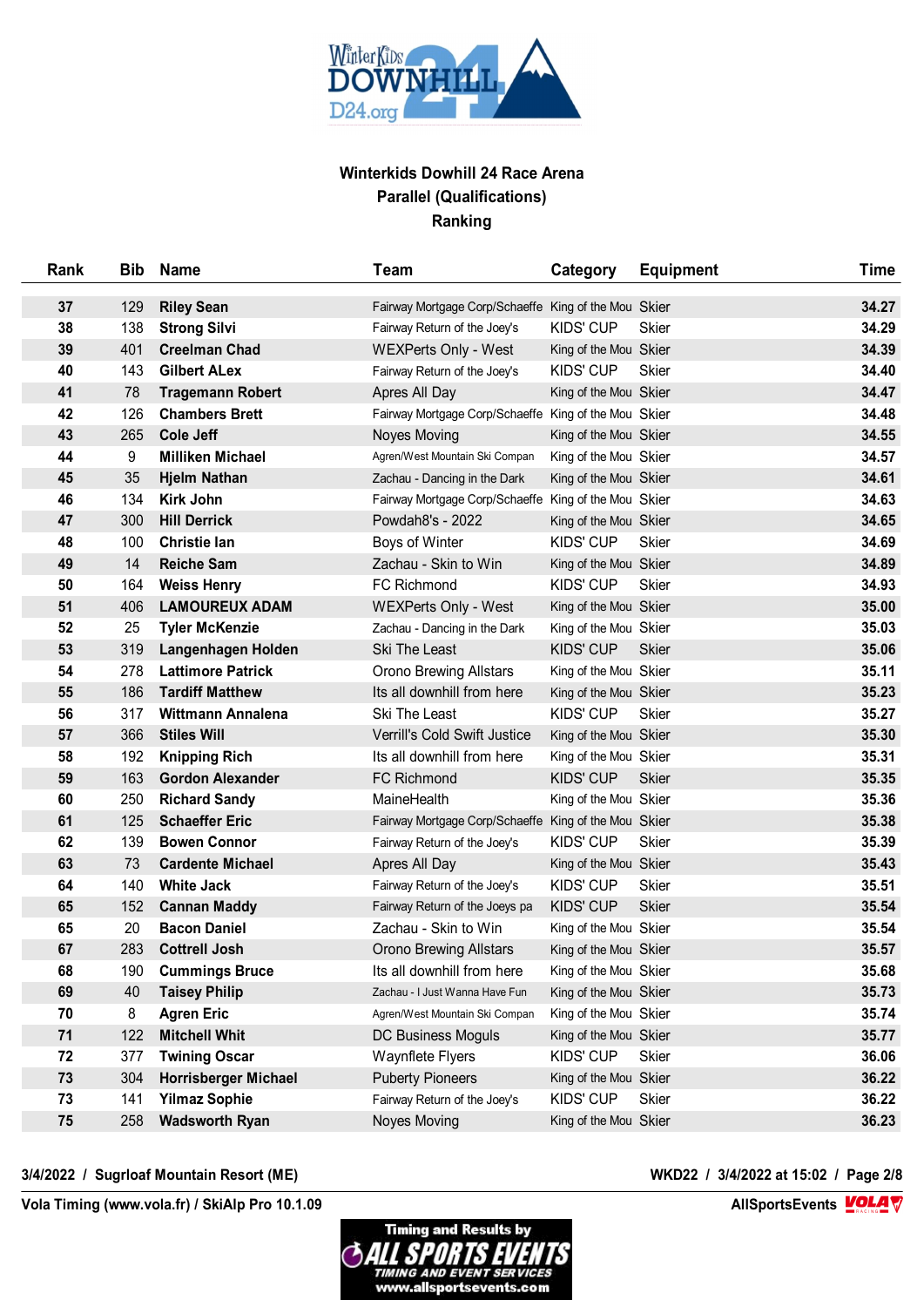

| Rank | <b>Bib</b>   | <b>Name</b>              | Team                                                 | Category              | <b>Equipment</b> | <b>Time</b> |
|------|--------------|--------------------------|------------------------------------------------------|-----------------------|------------------|-------------|
| 76   | 363          | <b>Stiles Ethan</b>      | Verrill's Cold Swift Justice                         | King of the Mou Skier |                  | 36.27       |
| 77   | 318          | <b>Blake Cyrus</b>       | Ski The Least                                        | <b>KIDS' CUP</b>      | <b>Skier</b>     | 36.31       |
| 77   | 196          | <b>Cummings Brandon</b>  | Its all downhill from here                           | King of the Mou Skier |                  | 36.31       |
| 79   | 172          | <b>Sullivan Timothy</b>  | <b>Franklin Printing</b>                             | King of the Mou Skier |                  | 36.34       |
| 80   | 417          | <b>Schontag Bridget</b>  | <b>York All Stars</b>                                | <b>KIDS' CUP</b>      | <b>Skier</b>     | 36.39       |
| 81   | 132          | <b>Gilbert Dean</b>      | Fairway Mortgage Corp/Schaeffe King of the Mou Skier |                       |                  | 36.48       |
| 82   | 362          | <b>Stewart Olivia</b>    | Verrill's Cold Swift Justice                         | King of the Mou Skier |                  | 36.50       |
| 83   | 58           | <b>LeBlanc David</b>     | Acadia Insurance                                     | King of the Mou Skier |                  | 36.55       |
| 84   | 19           | <b>Parkinson Sam</b>     | Zachau - Skin to Win                                 | King of the Mou Skier |                  | 36.69       |
| 85   | 420          | <b>Swenson Parker</b>    | <b>Triple Black Diamonds</b>                         | King of the Mou Skier |                  | 36.74       |
| 86   | 415          | <b>Wallace Emily</b>     | York All Stars                                       | <b>KIDS' CUP</b>      | <b>Skier</b>     | 36.79       |
| 87   | 398          | jacek jeremiah           | <b>WEXPerts Only - West</b>                          | King of the Mou Skier |                  | 36.84       |
| 88   | 275          | <b>Abbott Jay</b>        | <b>Orono Brewing Allstars</b>                        | King of the Mou Skier |                  | 36.86       |
| 89   | 187          | <b>Carr Matthew</b>      | Its all downhill from here                           | King of the Mou Skier |                  | 36.87       |
| 90   | 309          | <b>Francis Cole</b>      | <b>Purple Pineapples</b>                             | <b>KIDS' CUP</b>      | <b>Skier</b>     | 36.88       |
| 91   | 207          | <b>Mckendry Malina</b>   | Kingfield Elementary School                          | King of the Mou Skier |                  | 36.92       |
| 92   | 37           | <b>Norris Braydon</b>    | Zachau - I Just Wanna Have Fun                       | King of the Mou Skier |                  | 37.07       |
| 93   | 162          | <b>Lancaster Taylor</b>  | <b>FC Richmond</b>                                   | <b>KIDS' CUP</b>      | <b>Skier</b>     | 37.21       |
| 94   | 376          | <b>Kerr Henry</b>        | <b>Waynflete Flyers</b>                              | <b>KIDS' CUP</b>      | <b>Skier</b>     | 37.23       |
| 95   | 114          | <b>Goroff Ethan</b>      | DC Business Moguls                                   | King of the Mou Skier |                  | 37.26       |
| 96   | 347          | <b>Bowen Cole</b>        | Trailblazers                                         | <b>KIDS' CUP</b>      | <b>Skier</b>     | 37.28       |
| 97   | 242          | <b>Patterson Heather</b> | MaineHealth                                          | King of the Mou Skier |                  | 37.33       |
| 98   | 285          | <b>Furth Abe</b>         | <b>Orono Brewing Allstars</b>                        | King of the Mou Skier |                  | 37.38       |
| 99   | 411          | <b>Wallace Heidi</b>     | York All Stars                                       | <b>KIDS' CUP</b>      | <b>Skier</b>     | 37.39       |
| 100  | 156          | <b>Patterson Daniel</b>  | Farmington Fun Squad                                 | King of the Mou Skier |                  | 37.43       |
| 101  | 12           | <b>Gambino Joseph</b>    | Agren/West Mountain Ski Compan                       | King of the Mou Skier |                  | 37.44       |
| 102  | 101          | <b>Bush Eli</b>          | Boys of Winter                                       | <b>KIDS' CUP</b>      | <b>Skier</b>     | 37.46       |
| 103  | 222          | <b>Bowden Jamie</b>      | Livin' the Pie Life                                  | King of the Mou Skier |                  | 37.60       |
| 103  | 50           | <b>Stokes Brad</b>       | Acadia Insurance                                     | King of the Mou Skier |                  | 37.60       |
| 105  | 171          | Johnson Jennifer         | <b>Franklin Printing</b>                             | King of the Mou Skier |                  | 37.67       |
| 106  | $\mathbf{1}$ | Agren Jason              | Agren/West Mountain Ski Compan                       | King of the Mou Skier |                  | 37.79       |
| 107  | 375          | <b>Holdridge Dudley</b>  | Waynflete Flyers                                     | <b>KIDS' CUP</b>      | <b>Skier</b>     | 37.83       |
| 107  | 51           | <b>Bailey Mark</b>       | Acadia Insurance                                     | King of the Mou Skier |                  | 37.83       |
| 109  | 84           | Larsen Ryan              | Be an Outsider Green Team                            | King of the Mou Skier |                  | 37.85       |
| 110  | 28           | <b>McKenney Rick</b>     | Zachau - Dancing in the Dark                         | King of the Mou Skier |                  | 37.90       |
| 111  | 414          | <b>Atkinson Hayden</b>   | York All Stars                                       | KIDS' CUP             | Skier            | 38.02       |
| 112  | 351          | <b>Costello Carter</b>   | Trailblazers                                         | <b>KIDS' CUP</b>      | <b>Skier</b>     | 38.05       |
| 112  | 151          | <b>Cannan Camille</b>    | Fairway Return of the Joeys pa                       | <b>KIDS' CUP</b>      | Skier            | 38.05       |
| 114  | 374          | <b>Eames Oliver</b>      | <b>Waynflete Flyers</b>                              | <b>KIDS' CUP</b>      | <b>Skier</b>     | 38.10       |

## **3/4/2022 / Sugrloaf Mountain Resort (ME) WKD22 / 3/4/2022 at 15:02 / Page 3/8**

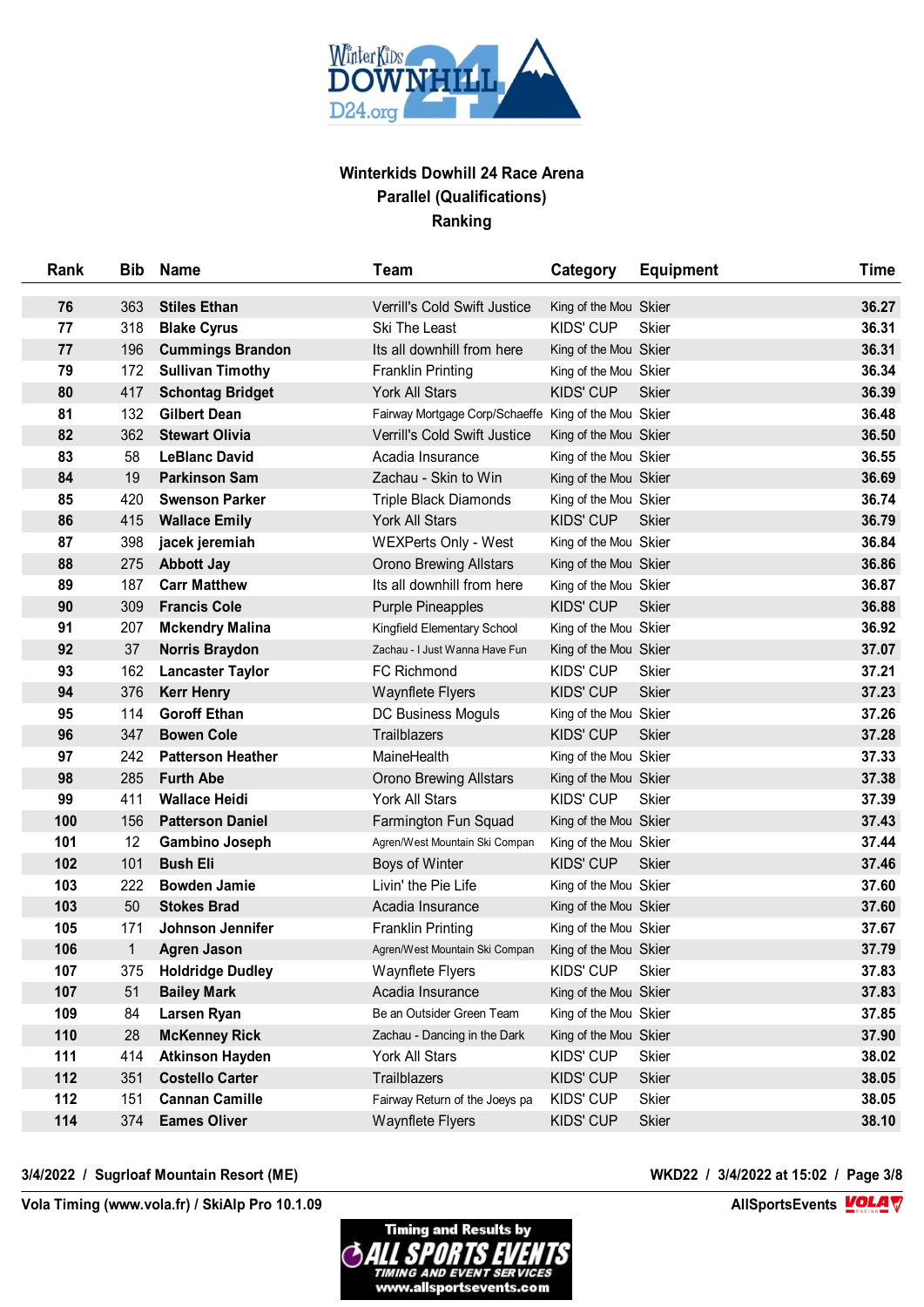

| Rank | <b>Bib</b> | <b>Name</b>               | Team                                                 | Category              | <b>Equipment</b> | <b>Time</b> |
|------|------------|---------------------------|------------------------------------------------------|-----------------------|------------------|-------------|
| 115  | 31         | <b>Moore Austin</b>       | Zachau - Dancing in the Dark                         | King of the Mou Skier |                  | 38.19       |
| 116  | 402        | <b>Calderwood Kevin</b>   | <b>WEXPerts Only - West</b>                          | King of the Mou Skier |                  | 38.21       |
| 117  | 331        | <b>Shanaman Sawyer</b>    | The Malloy Firm                                      | King of the Mou Skier |                  | 38.24       |
| 118  | 119        | <b>Lizotte Melissa</b>    | DC Business Moguls                                   | King of the Mou Skier |                  | 38.33       |
| 119  | 154        | <b>Gilbert Maddy</b>      | Fairway Return of the Joeys pa                       | KIDS' CUP             | <b>Skier</b>     | 38.35       |
| 119  | 90         | Perry John                | Be an Outsider Green Team                            | King of the Mou Skier |                  | 38.35       |
| 121  | 191        | <b>Myers Jason</b>        | Its all downhill from here                           | King of the Mou Skier |                  | 38.36       |
| 122  | 736        | <b>Zimmerman Gregg</b>    | <b>Tyler Technologies</b>                            | DAY ONLY              | <b>Skier</b>     | 38.40       |
| 123  | 413        | <b>Atkinson Riley</b>     | York All Stars                                       | <b>KIDS' CUP</b>      | <b>Skier</b>     | 38.42       |
| 124  | 243        | <b>Newman MT</b>          | MaineHealth                                          | King of the Mou Skier |                  | 38.43       |
| 125  | 248        | <b>Civiello Gabriel</b>   | MaineHealth                                          | King of the Mou Skier |                  | 38.46       |
| 126  | 737        | <b>Smith Evan</b>         | <b>Tyler Technologies</b>                            | DAY ONLY              | <b>Skier</b>     | 38.47       |
| 127  | 75         | <b>Rich Zodie</b>         | Apres All Day                                        | King of the Mou Skier |                  | 38.49       |
| 128  | 168        | <b>McGrath John</b>       | <b>Franklin Printing</b>                             | King of the Mou Skier |                  | 38.53       |
| 129  | 95         | <b>MORRILL JON</b>        | <b>BODE &amp; FOREST MORRILL</b>                     | KING OF THE MOU Skier |                  | 38.64       |
| 130  | 202        | <b>Vogell Hannah</b>      | Junior ACE                                           | <b>KIDS' CUP</b>      | <b>Skier</b>     | 38.73       |
| 131  | 24         | <b>Abbott Alex</b>        | Zachau - Skin to Win                                 | King of the Mou Skier |                  | 38.75       |
| 132  | 150        | <b>Bisson Reid</b>        | Fairway Return of the Joeys pa                       | <b>KIDS' CUP</b>      | <b>Skier</b>     | 38.78       |
| 133  | 161        | <b>Lynch Patrick</b>      | FC Richmond                                          | <b>KIDS' CUP</b>      | <b>Skier</b>     | 38.81       |
| 134  | 133        | <b>St.Cyr Matthew</b>     | Fairway Mortgage Corp/Schaeffe King of the Mou Skier |                       |                  | 38.83       |
| 135  | 159        | <b>Eames Nora</b>         | <b>FC Richmond</b>                                   | <b>KIDS' CUP</b>      | <b>Skier</b>     | 38.87       |
| 136  | 185        | <b>Lajoie Bobby</b>       | Its all downhill from here                           | King of the Mou Skier |                  | 38.88       |
| 136  | 98         | <b>Saulter TJ</b>         | Boys of Winter                                       | <b>KIDS' CUP</b>      | <b>Skier</b>     | 38.88       |
| 138  | 85         | <b>Clunie Lindsay</b>     | Be an Outsider Green Team                            | King of the Mou Skier |                  | 39.07       |
| 139  | 147        | <b>Benn Owen</b>          | Fairway Return of the Joeys pa                       | <b>KIDS' CUP</b>      | <b>Skier</b>     | 39.08       |
| 140  | 259        | <b>Smalley John</b>       | Noyes Moving                                         | King of the Mou Skier |                  | 39.13       |
| 140  | 22         | <b>Noyes Todd</b>         | Zachau - Skin to Win                                 | King of the Mou Skier |                  | 39.13       |
| 142  | 295        | <b>Fabyan Scott</b>       | Powdah8's - 2022                                     | King of the Mou Skier |                  | 39.16       |
| 143  | 266        | <b>Noyes William</b>      | Noyes Moving                                         | King of the Mou Skier |                  | 39.27       |
| 144  | 267        | <b>Noyes Brent</b>        | Noyes Moving                                         | King of the Mou Skier |                  | 39.34       |
| 145  | 427        | <b>Lancaster Becka</b>    | MaineHealth                                          | King of the Mou Skier |                  | 39.37       |
| 145  | 373        | <b>Hornor Charlie</b>     | Waynflete Flyers                                     | KIDS' CUP             | <b>Skier</b>     | 39.37       |
| 147  | 165        | <b>Nemi Gregory</b>       | <b>Franklin Printing</b>                             | King of the Mou Skier |                  | 39.69       |
| 148  | 47         | <b>Hadlock Finn</b>       | Zachau - I Just Wanna Have Fun                       | King of the Mou Skier |                  | 39.73       |
| 149  | 355        | <b>Swenson Drew</b>       | <b>Triple Black Diamonds</b>                         | King of the Mou Skier |                  | 39.77       |
| 150  | 348        | <b>Meinert Dylan</b>      | Trailblazers                                         | KIDS' CUP             | <b>Skier</b>     | 39.91       |
| 150  | 27         | <b>Savoy Charlie</b>      | Zachau - Dancing in the Dark                         | King of the Mou Skier |                  | 39.91       |
| 152  | 349        | <b>Robinson Sam</b>       | <b>Trailblazers</b>                                  | <b>KIDS' CUP</b>      | <b>Skier</b>     | 39.97       |
| 152  | 153        | <b>Chambers Elizabeth</b> | Fairway Return of the Joeys pa                       | <b>KIDS' CUP</b>      | <b>Skier</b>     | 39.97       |
|      |            |                           |                                                      |                       |                  |             |

## **3/4/2022 / Sugrloaf Mountain Resort (ME) WKD22 / 3/4/2022 at 15:02 / Page 4/8**

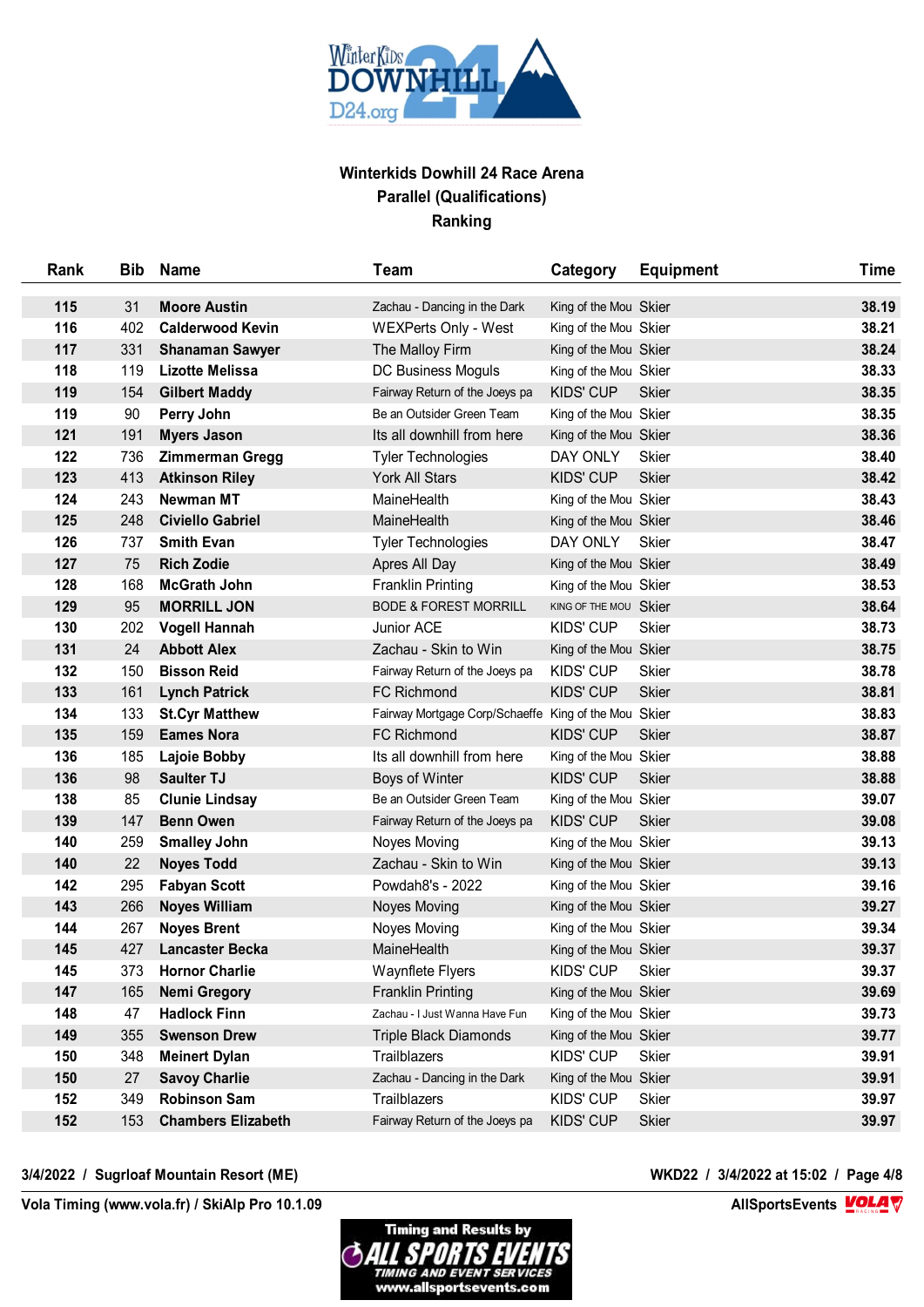

| Rank | <b>Bib</b>     | <b>Name</b>                 | Team                           | Category              | <b>Equipment</b> | <b>Time</b> |
|------|----------------|-----------------------------|--------------------------------|-----------------------|------------------|-------------|
| 152  | 66             | <b>Robicheau Michael</b>    | <b>ACE Corporation</b>         | King of the Mou Skier |                  | 39.97       |
| 155  | 296            | <b>Cummings Braeden</b>     | Powdah8's - 2022               | King of the Mou Skier |                  | 40.03       |
| 156  | 49             | <b>Therrien Edmund</b>      | Acadia Insurance               | King of the Mou Skier |                  | 40.17       |
| 157  | 308            | <b>Francis Liliana</b>      | <b>Purple Pineapples</b>       | <b>KIDS' CUP</b>      | Skier            | 40.22       |
| 157  | 41             | <b>Littlefield Nicholas</b> | Zachau - I Just Wanna Have Fun | King of the Mou Skier |                  | 40.22       |
| 159  | 224            | <b>Thomson Dan</b>          | Livin' the Pie Life            | King of the Mou Skier |                  | 40.23       |
| 160  | 199            | <b>Robicheau Ellee</b>      | Junior ACE                     | <b>KIDS' CUP</b>      | <b>Skier</b>     | 40.31       |
| 161  | 217            | <b>Prince Amelia</b>        | Kingfield Elementary School    | King of the Mou Skier |                  | 40.40       |
| 161  | 89             | <b>Gailey Chris</b>         | Be an Outsider Green Team      | King of the Mou Skier |                  | 40.40       |
| 163  | 724            | <b>Ouellette Christian</b>  | <b>Portland Glass</b>          | DAY ONLY              | Skier            | 40.44       |
| 164  | 44             | <b>Bacon Hannah</b>         | Zachau - I Just Wanna Have Fun | King of the Mou Skier |                  | 40.47       |
| 165  | 371            | <b>Hover Robert</b>         | Verrill's Cold Swift Justice   | King of the Mou Skier |                  | 40.55       |
| 166  | 94             | <b>Simensky Mike</b>        | Be an Outsider Green Team      | King of the Mou Skier |                  | 40.58       |
| 167  | 227            | <b>Perkins Jeff</b>         | Livin' the Pie Life            | King of the Mou Skier |                  | 40.64       |
| 168  | 43             | <b>More Brooks</b>          | Zachau - I Just Wanna Have Fun | King of the Mou Skier |                  | 40.70       |
| 169  | 3              | <b>White Nick</b>           | Agren/West Mountain Ski Compan | King of the Mou Skier |                  | 40.80       |
| 170  | 209            | <b>Hansack Ruby</b>         | Kingfield Elementary School    | King of the Mou Skier |                  | 40.84       |
| 171  | 284            | <b>Curley Ryan</b>          | <b>Orono Brewing Allstars</b>  | King of the Mou Skier |                  | 40.90       |
| 172  | 148            | <b>Riotte Eleanor</b>       | Fairway Return of the Joeys pa | <b>KIDS' CUP</b>      | <b>Skier</b>     | 40.91       |
| 173  | 160            | <b>Eames Clio</b>           | <b>FC Richmond</b>             | <b>KIDS' CUP</b>      | <b>Skier</b>     | 40.93       |
| 174  | 54             | <b>Tracy Benjamin</b>       | Acadia Insurance               | King of the Mou Skier |                  | 40.97       |
| 175  | 389            | <b>Ruby Billy</b>           | <b>WEXperts Only - North</b>   | King of the Mou Skier |                  | 40.98       |
| 176  | 298            | <b>Richard Tyler</b>        | Powdah8's - 2022               | King of the Mou Skier |                  | 41.09       |
| 177  | 67             | Kerkela Leif                | <b>ACE Corporation</b>         | King of the Mou Skier |                  | 41.27       |
| 178  | 158            | <b>Cook Whitt Kate</b>      | Farmington Fun Squad           | King of the Mou Skier |                  | 41.34       |
| 179  | 194            | Lajoie Joe                  | Its all downhill from here     | King of the Mou Skier |                  | 41.41       |
| 180  | 383            | <b>Drew Annie</b>           | <b>WEXPerts Only - East</b>    | King of the Mou Skier |                  | 41.49       |
| 180  | 82             | <b>Lee Andrew</b>           | <b>Atlantic FCU</b>            | King of the Mou Skier |                  | 41.49       |
| 182  | 299            | <b>Blair Loren</b>          | Powdah8's - 2022               | King of the Mou Skier |                  | 41.60       |
| 183  | 72             | <b>Lamey Jared</b>          | <b>ACE Corporation</b>         | King of the Mou Skier |                  | 41.65       |
| 184  | 104            | <b>Jalbert Jack</b>         | Boys of Winter                 | <b>KIDS' CUP</b>      | <b>Skier</b>     | 41.75       |
| 185  | 197            | <b>Kerkela Charlotte</b>    | Junior ACE                     | <b>KIDS' CUP</b>      | <b>Skier</b>     | 41.80       |
| 186  | 251            | <b>Whitt Ryan</b>           | MaineHealth                    | King of the Mou Skier |                  | 41.91       |
| 187  | 739            | Yohman Zach                 | <b>Tyler Technologies</b>      | DAY ONLY              | <b>Skier</b>     | 42.20       |
| 187  | 703            | <b>Bacon Anna</b>           | Be an Outsider Slope Sliders   | <b>DAY ONLY</b>       | <b>Skier</b>     | 42.20       |
| 189  | 419            | <b>McAllister Flynn</b>     | York All Stars                 | KIDS' CUP             | <b>Skier</b>     | 42.27       |
| 190  | 735            | <b>Hamlin Eric</b>          | <b>Tyler Technologies</b>      | DAY ONLY              | <b>Skier</b>     | 42.36       |
| 191  | 392            | salmons Michael             | <b>WEXperts Only - North</b>   | King of the Mou Skier |                  | 42.37       |
| 192  | $\overline{7}$ | <b>Wilcoxson Todd</b>       | Agren/West Mountain Ski Compan | King of the Mou Skier |                  | 42.43       |

## **3/4/2022 / Sugrloaf Mountain Resort (ME) WKD22 / 3/4/2022 at 15:02 / Page 5/8**

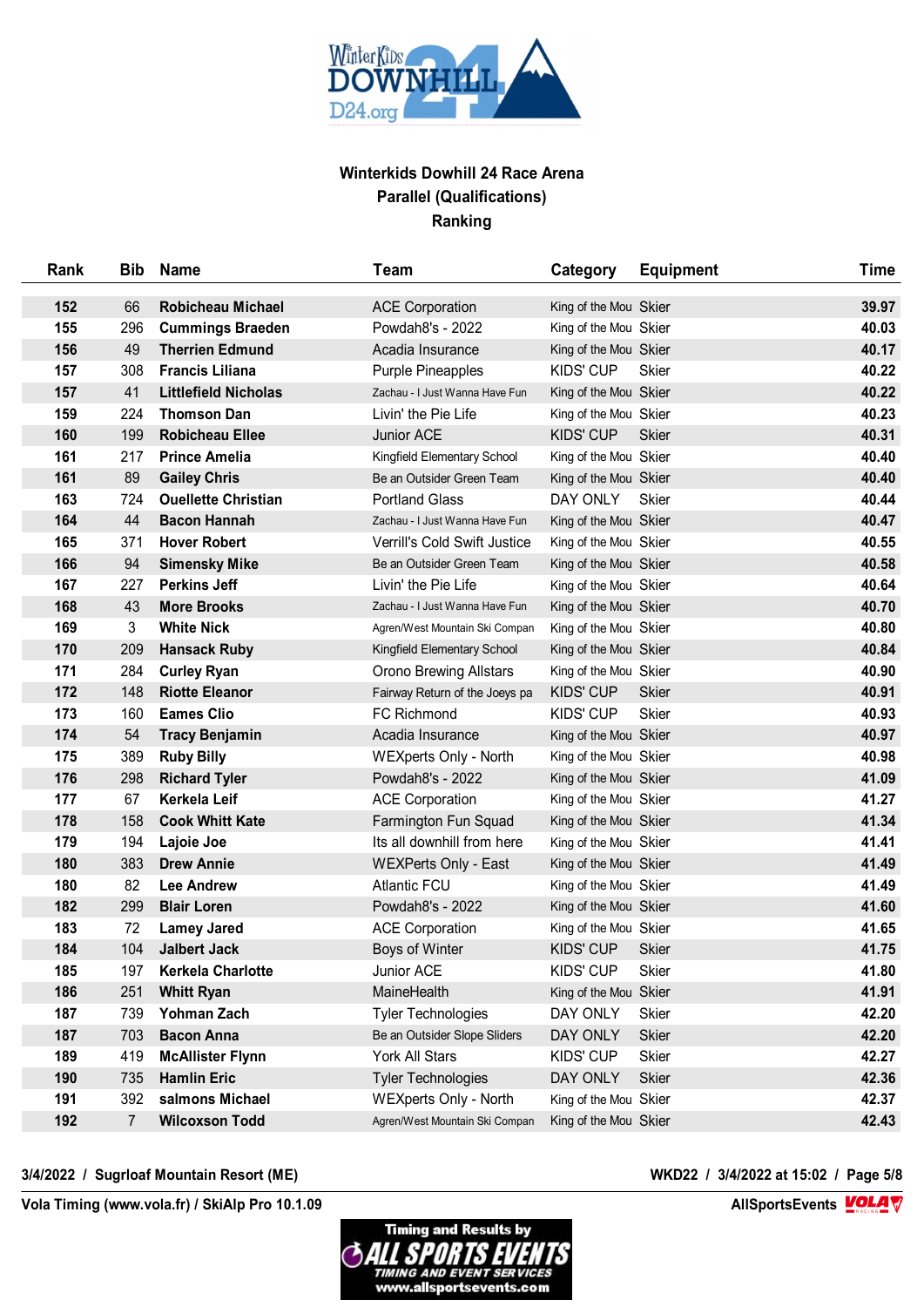

| Rank | <b>Bib</b> | <b>Name</b>             | Team                           | Category              | <b>Equipment</b> | <b>Time</b> |
|------|------------|-------------------------|--------------------------------|-----------------------|------------------|-------------|
| 193  | 330        | <b>Malloy William</b>   | The Malloy Firm                | King of the Mou Skier |                  | 42.62       |
| 194  | 400        | <b>Clisham Jamie</b>    | <b>WEXPerts Only - West</b>    | King of the Mou Skier |                  | 42.86       |
| 195  | 252        | <b>Cuva Michelle</b>    | Misfit Moose                   | King of the Mou Skier |                  | 42.91       |
| 196  | 310        | <b>Legasse Chris</b>    | <b>Purple Pineapples</b>       | KIDS' CUP             | Skier            | 43.00       |
| 197  | 23         | <b>Zachau Jeff</b>      | Zachau - Skin to Win           | King of the Mou Skier |                  | 43.05       |
| 198  | 170        | <b>Richard Judi</b>     | <b>Franklin Printing</b>       | King of the Mou Skier |                  | 43.14       |
| 199  | 64         | Igneri Peter            | <b>ACE Corporation</b>         | King of the Mou Skier |                  | 43.15       |
| 200  | 102        | <b>Kinney Jackson</b>   | Boys of Winter                 | KIDS' CUP             | Skier            | 43.19       |
| 201  | 30         | <b>Brescia Maggie</b>   | Zachau - Dancing in the Dark   | King of the Mou Skier |                  | 43.22       |
| 202  | 77         | <b>LeBourdais Laura</b> | Apres All Day                  | King of the Mou Skier |                  | 43.26       |
| 203  | 344        | Savona Ryan             | <b>Trailblazers</b>            | <b>KIDS' CUP</b>      | <b>Skier</b>     | 43.32       |
| 204  | 245        | <b>Knapp Ryan</b>       | MaineHealth                    | King of the Mou Skier |                  | 43.51       |
| 205  | 33         | <b>Zachau Lucy</b>      | Zachau - Dancing in the Dark   | King of the Mou Skier |                  | 43.53       |
| 206  | 38         | <b>Kendeigh Susie</b>   | Zachau - I Just Wanna Have Fun | King of the Mou Skier |                  | 43.56       |
| 207  | 723        | <b>Ouellette Peter</b>  | <b>Portland Glass</b>          | DAY ONLY              | <b>Skier</b>     | 43.64       |
| 208  | 352        | <b>Morris Joe</b>       | Trailblazers                   | <b>KIDS' CUP</b>      | <b>Skier</b>     | 43.88       |
| 209  | 360        | <b>Rollo Allan</b>      | <b>Triple Black Diamonds</b>   | King of the Mou Skier |                  | 43.94       |
| 210  | 235        | <b>Patterson Meg</b>    | Maine Public Health Associatio | King of the Mou Skier |                  | 44.01       |
| 211  | 29         | <b>Kendeigh Tori</b>    | Zachau - Dancing in the Dark   | King of the Mou Skier |                  | 44.04       |
| 212  | 223        | <b>Bowden Matt</b>      | Livin' the Pie Life            | King of the Mou Skier |                  | 44.12       |
| 213  | 343        | <b>Francis Cole</b>     | <b>Trailblazers</b>            | <b>KIDS' CUP</b>      | <b>Skier</b>     | 44.16       |
| 214  | 97         | <b>Walker Tres</b>      | Boys of Winter                 | KIDS' CUP             | Skier            | 44.18       |
| 215  | 354        | <b>Santucci Chloe</b>   | <b>Triple Black Diamonds</b>   | King of the Mou Skier |                  | 44.41       |
| 216  | 312        | <b>DeNutte Pam</b>      | Shamrock Sports & Entertainmen | King of the Mou Skier |                  | 44.49       |
| 217  | 380        | <b>Gendron Katelyn</b>  | <b>WEXPerts Only - East</b>    | King of the Mou Skier |                  | 44.64       |
| 218  | 262        | <b>Winters John</b>     | Noyes Moving                   | King of the Mou Skier |                  | 44.71       |
| 219  | 246        | <b>Caruso Joseph</b>    | MaineHealth                    | King of the Mou Skier |                  | 44.76       |
| 220  | 405        | <b>Lopes Michelle</b>   | <b>WEXPerts Only - West</b>    | King of the Mou Skier |                  | 44.81       |
| 221  | 117        | <b>Newell Jackie</b>    | DC Business Moguls             | King of the Mou Skier |                  | 44.82       |
| 222  | 155        | <b>Francis Julia</b>    | Fairway Return of the Joeys pa | <b>KIDS' CUP</b>      | Skier            | 44.98       |
| 223  | 276        | Vinzani Paul            | <b>Orono Brewing Allstars</b>  | King of the Mou Skier |                  | 44.99       |
| 224  | 382        | <b>Martin Tyler</b>     | <b>WEXPerts Only - East</b>    | King of the Mou Skier |                  | 45.31       |
| 225  | 338        | <b>Malloy Michael</b>   | The Malloy Firm                | King of the Mou Skier |                  | 45.34       |
| 226  | 359        | <b>Swenson Erik</b>     | <b>Triple Black Diamonds</b>   | King of the Mou Skier |                  | 45.46       |
| 227  | 356        | <b>Taylor Martha</b>    | <b>Triple Black Diamonds</b>   | King of the Mou Skier |                  | 45.50       |
| 228  | 416        | <b>Burke James</b>      | York All Stars                 | <b>KIDS' CUP</b>      | <b>Skier</b>     | 45.70       |
| 229  | 65         | <b>Vogell Kristin</b>   | <b>ACE Corporation</b>         | King of the Mou Skier |                  | 45.77       |
| 230  | 297        | <b>Brewer Justin</b>    | Powdah8's - 2022               | King of the Mou Skier |                  | 45.84       |
| 231  | 339        | <b>Tieman Thomas</b>    | <b>Tortoise and The Hare</b>   | King of the Mou Skier |                  | 45.85       |
|      |            |                         |                                |                       |                  |             |

## **3/4/2022 / Sugrloaf Mountain Resort (ME) WKD22 / 3/4/2022 at 15:02 / Page 6/8**

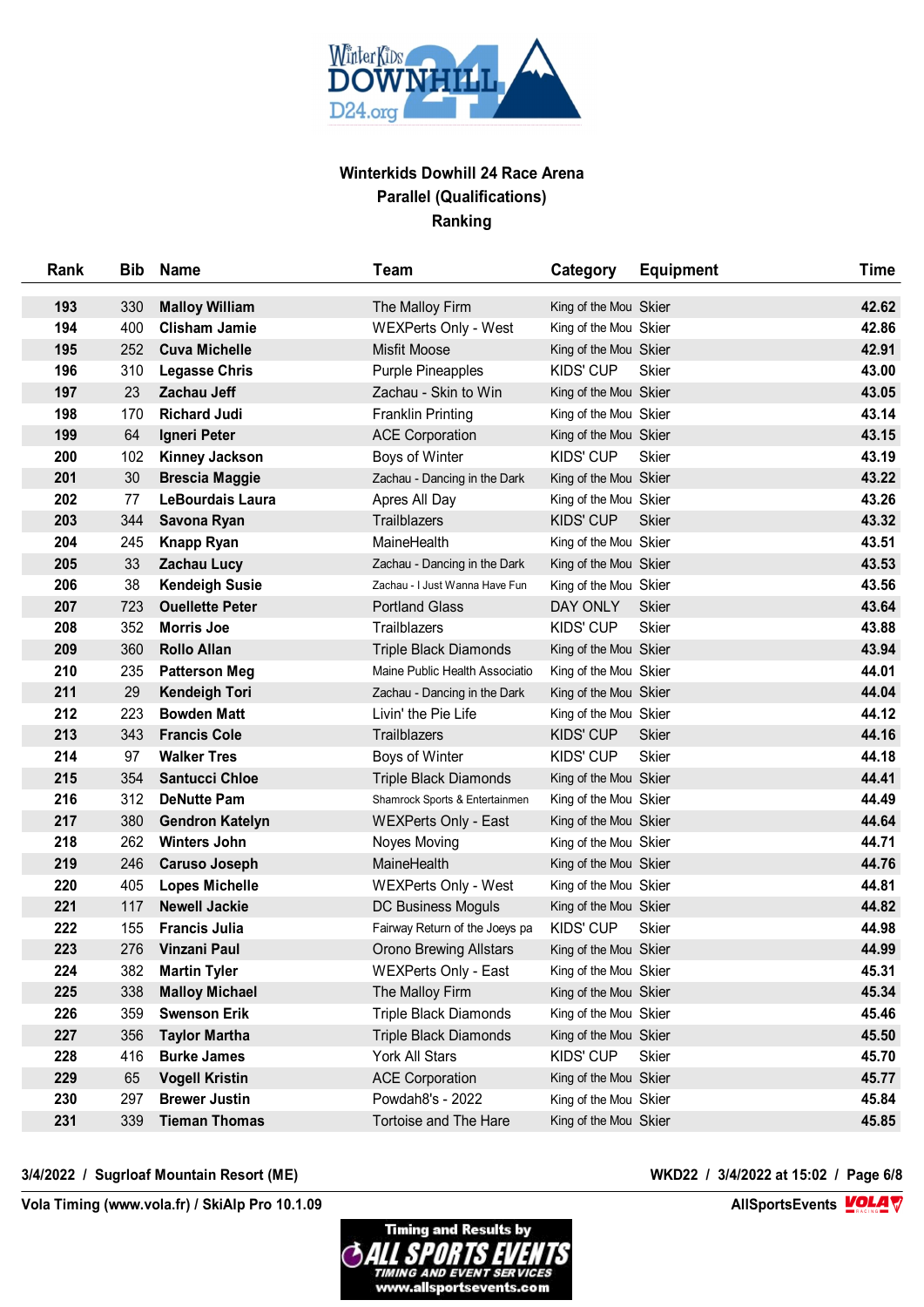

| Rank | <b>Bib</b> | <b>Name</b>                | <b>Team</b>                             | Category              | <b>Equipment</b> | <b>Time</b> |
|------|------------|----------------------------|-----------------------------------------|-----------------------|------------------|-------------|
| 232  | 57         | <b>Gaetani Patrick</b>     | Acadia Insurance                        | King of the Mou Skier |                  | 46.12       |
| 233  | 369        | <b>Leland Brett</b>        | Verrill's Cold Swift Justice            | King of the Mou Skier |                  | 46.15       |
| 234  | 201        | <b>Vogell Abby</b>         | <b>Junior ACE</b>                       | KIDS' CUP             | <b>Skier</b>     | 46.21       |
| 235  | 210        | <b>Hansack Brandon</b>     | Kingfield Elementary School             | King of the Mou Skier |                  | 46.23       |
| 236  | 702        | <b>Webster Teddy</b>       | Be an Outsider Slope Sliders            | DAY ONLY              | <b>Skier</b>     | 46.53       |
| 237  | 45         | <b>Littlefield Maureen</b> | Zachau - I Just Wanna Have Fun          | King of the Mou Skier |                  | 46.85       |
| 238  | 321        | <b>Schoenthal Patrick</b>  | <b>Ski The Least</b>                    | <b>KIDS' CUP</b>      | <b>Skier</b>     | 46.92       |
| 239  | 79         | <b>Scamman Jessica</b>     | <b>Atlantic FCU</b>                     | King of the Mou Skier |                  | 46.97       |
| 240  | 264        | <b>Noyes Stephanie</b>     | Noyes Moving                            | King of the Mou Skier |                  | 46.98       |
| 241  | 322        | <b>Schoenthal Otto</b>     | Ski The Least                           | KIDS' CUP             | <b>Skier</b>     | 47.23       |
| 242  | 198        | Kerkela Nora               | Junior ACE                              | <b>KIDS' CUP</b>      | <b>Skier</b>     | 47.37       |
| 243  | 726        | <b>Blair Skylar</b>        | Super Sassy Salty Sweet and So DAY ONLY |                       | <b>Skier</b>     | 48.21       |
| 244  | 353        | Santucci Stella            | <b>Triple Black Diamonds</b>            | King of the Mou Skier |                  | 48.36       |
| 245  | 121        | <b>Martin Anthony</b>      | DC Business Moguls                      | King of the Mou Skier |                  | 48.47       |
| 246  | 200        | <b>Igneri Molly</b>        | Junior ACE                              | <b>KIDS' CUP</b>      | <b>Skier</b>     | 48.56       |
| 247  | 731        | <b>MARSTON RYAN</b>        | <b>Tyler Technologies</b>               | DAY ONLY              | <b>Skier</b>     | 48.60       |
| 248  | 120        | <b>Rogers Janice</b>       | DC Business Moguls                      | King of the Mou Skier |                  | 48.63       |
| 249  | 365        | <b>Couch Kimberly</b>      | Verrill's Cold Swift Justice            | King of the Mou Skier |                  | 48.77       |
| 250  | 372        | Dupree Joseph              | <b>Waynflete Flyers</b>                 | <b>KIDS' CUP</b>      | <b>Skier</b>     | 49.05       |
| 251  | 379        | <b>DeLeon Michael</b>      | <b>WEXPerts Only - East</b>             | King of the Mou Skier |                  | 49.29       |
| 252  | 408        | <b>Savic Jansen</b>        | <b>WEXPerts Only - West</b>             | King of the Mou Skier |                  | 49.72       |
| 253  | 61         | Kerkela Lindsey            | <b>ACE Corporation</b>                  | King of the Mou Skier |                  | 49.77       |
| 254  | 112        | <b>Lauter Michael</b>      | DC Business Moguls                      | King of the Mou Skier |                  | 49.98       |
| 255  | 10         | damico jeffrey             | Agren/West Mountain Ski Compan          | King of the Mou Skier |                  | 51.75       |
| 256  | 238        | <b>Hynd Morgan</b>         | Maine Public Health Associatio          | King of the Mou Skier |                  | 51.89       |
| 257  | 231        | <b>Dunn Liam</b>           | Maine Public Health Associatio          | King of the Mou Skier |                  | 52.53       |
| 258  | 74         | <b>Houghton Ryan</b>       | Apres All Day                           | King of the Mou Skier |                  | 52.62       |
| 259  | 233        | <b>Miller Lisa</b>         | Maine Public Health Associatio          | King of the Mou Skier |                  | 52.70       |
| 260  | 234        | <b>Miller Roy</b>          | Maine Public Health Associatio          | King of the Mou Skier |                  | 53.60       |
| 261  | 288        | <b>Floyd Allie</b>         | Portside Real Estate Group              | King of the Mou Skier |                  | 54.91       |
| 262  | 36         | Rosa-Kittredge Olivia      | Zachau - Dancing in the Dark            | King of the Mou Skier |                  | 54.96       |
| 263  | 254        | Roan William               | Misfit Moose                            | King of the Mou Skier |                  | 55.44       |
| 264  | 76         | <b>Rich Jillian</b>        | Apres All Day                           | King of the Mou Skier |                  | 56.78       |
| 265  | 388        | <b>Plasse Erica</b>        | <b>WEXPerts Only - East</b>             | King of the Mou Skier |                  | 56.85       |
| 266  | 230        | <b>Johnson Cassandra</b>   | Livin' the Pie Life                     | King of the Mou Skier |                  | 59.33       |
| 267  | 228        | <b>Murphy Gerard</b>       | Livin' the Pie Life                     | King of the Mou Skier |                  | 59.97       |
| 268  | 727        | <b>Brewer Paige</b>        | Super Sassy Salty Sweet and So DAY ONLY |                       | <b>Skier</b>     | 1:00.81     |
| 269  | 113        | <b>Lauter Carla</b>        | DC Business Moguls                      | King of the Mou Skier |                  | 1:07.48     |
| 270  | 253        | <b>Cuva Jackson</b>        | Misfit Moose                            | King of the Mou Skier |                  | 1:09.35     |
|      |            |                            |                                         |                       |                  |             |

## **3/4/2022 / Sugrloaf Mountain Resort (ME) WKD22 / 3/4/2022 at 15:02 / Page 7/8**